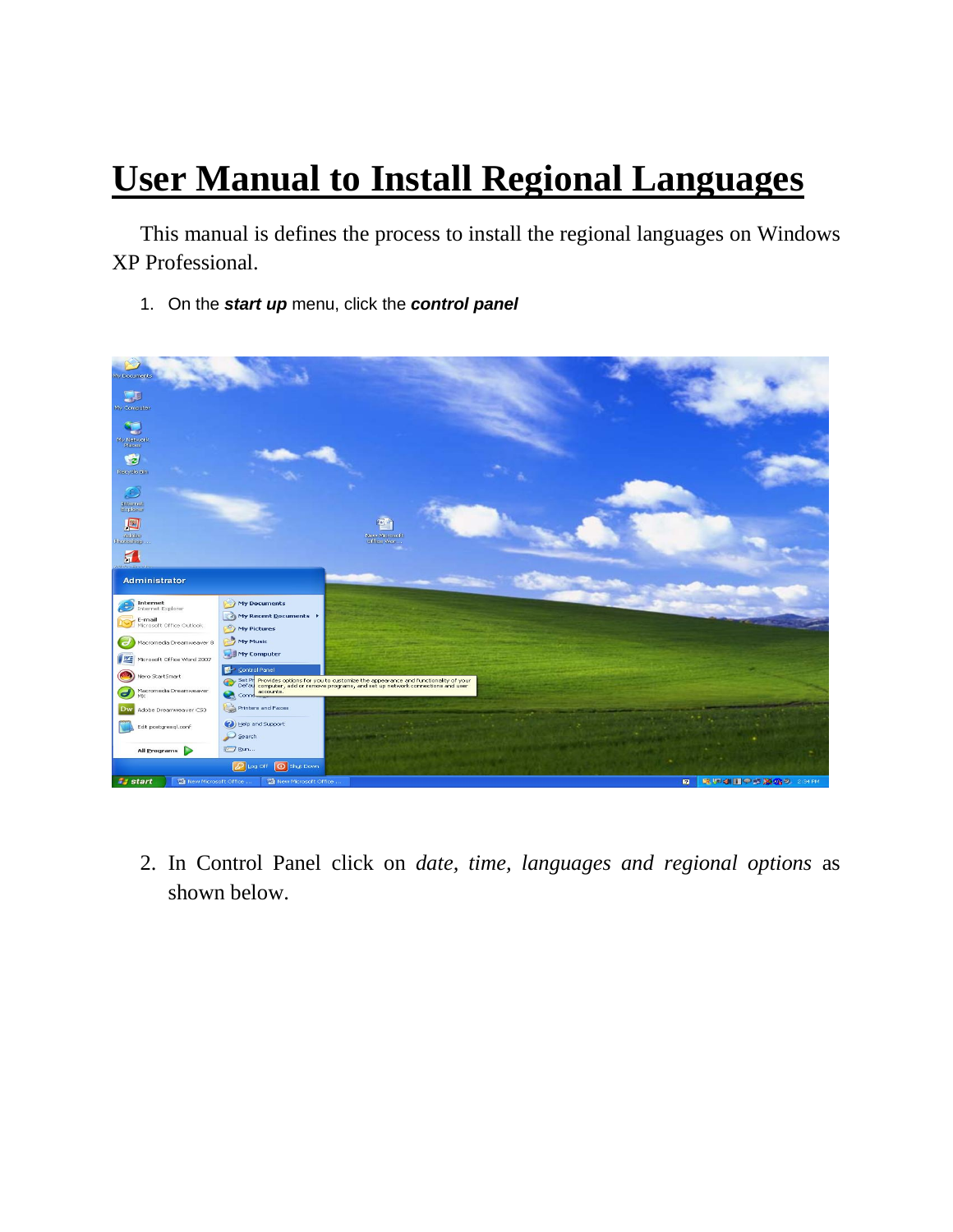

3. Then click the regional and languages options.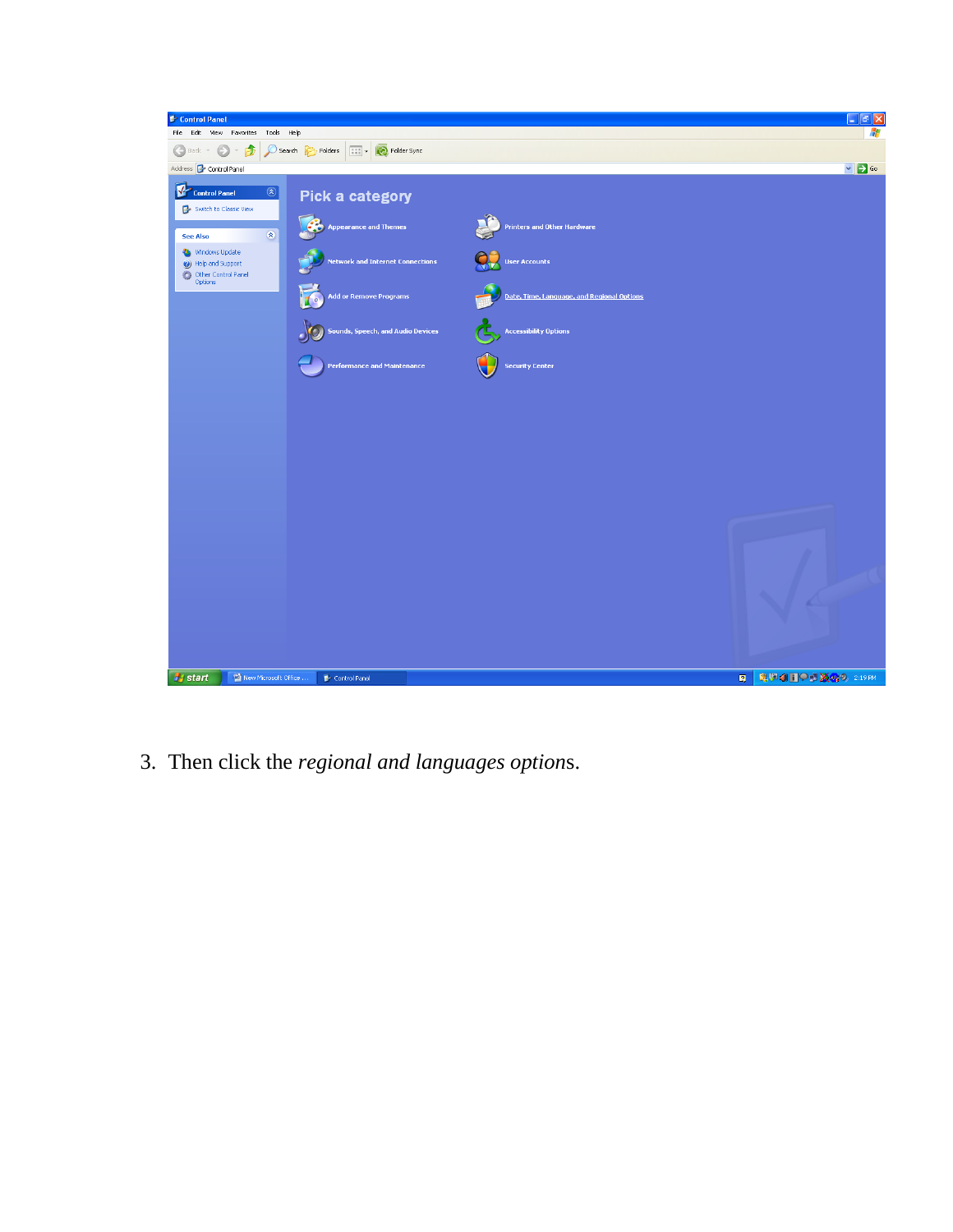

4. A popup of regional language options is open, click on Language tab of this popup window.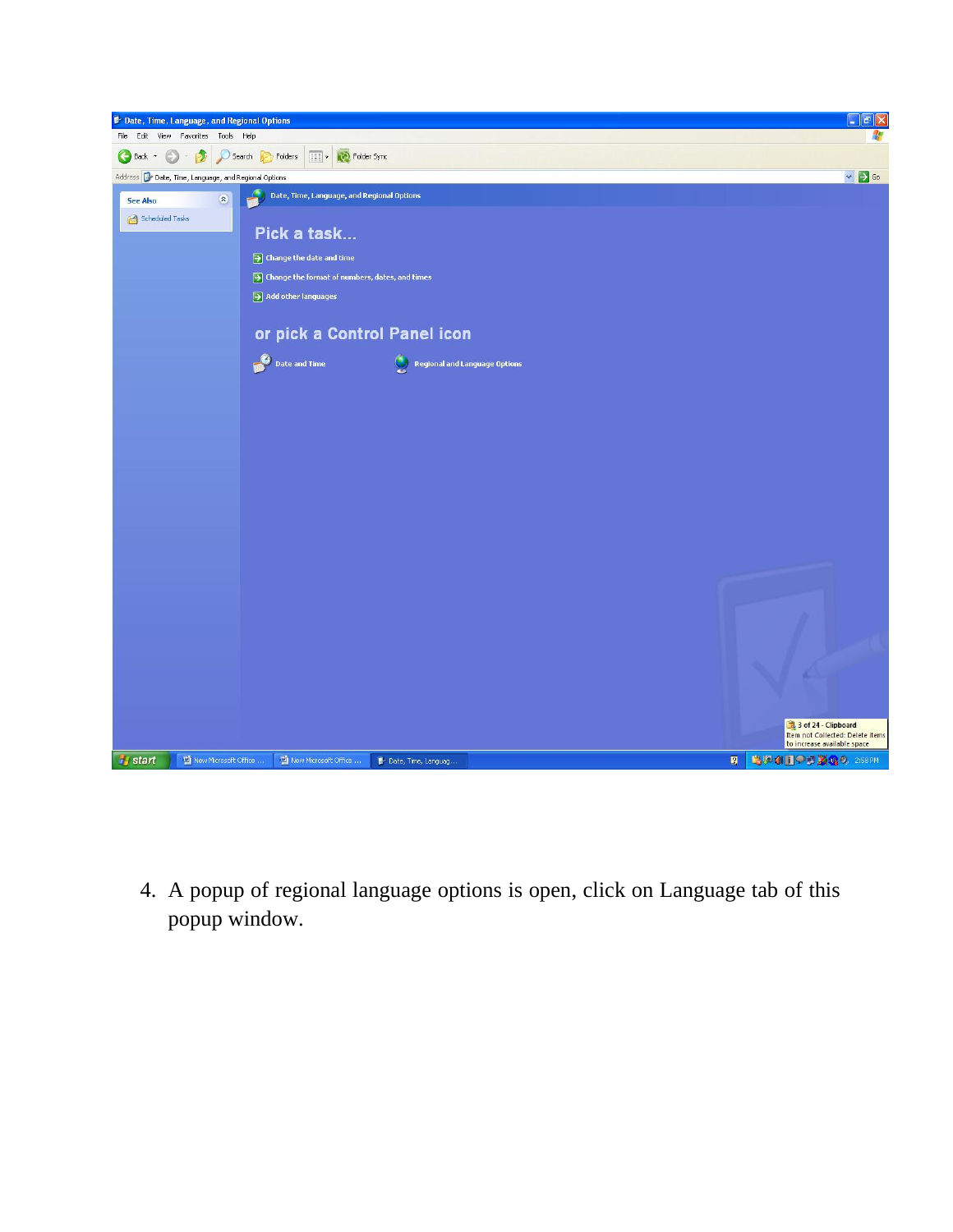

5. Check the option "Install files for East Indian Languages" to install the Indian/regional languages as follows.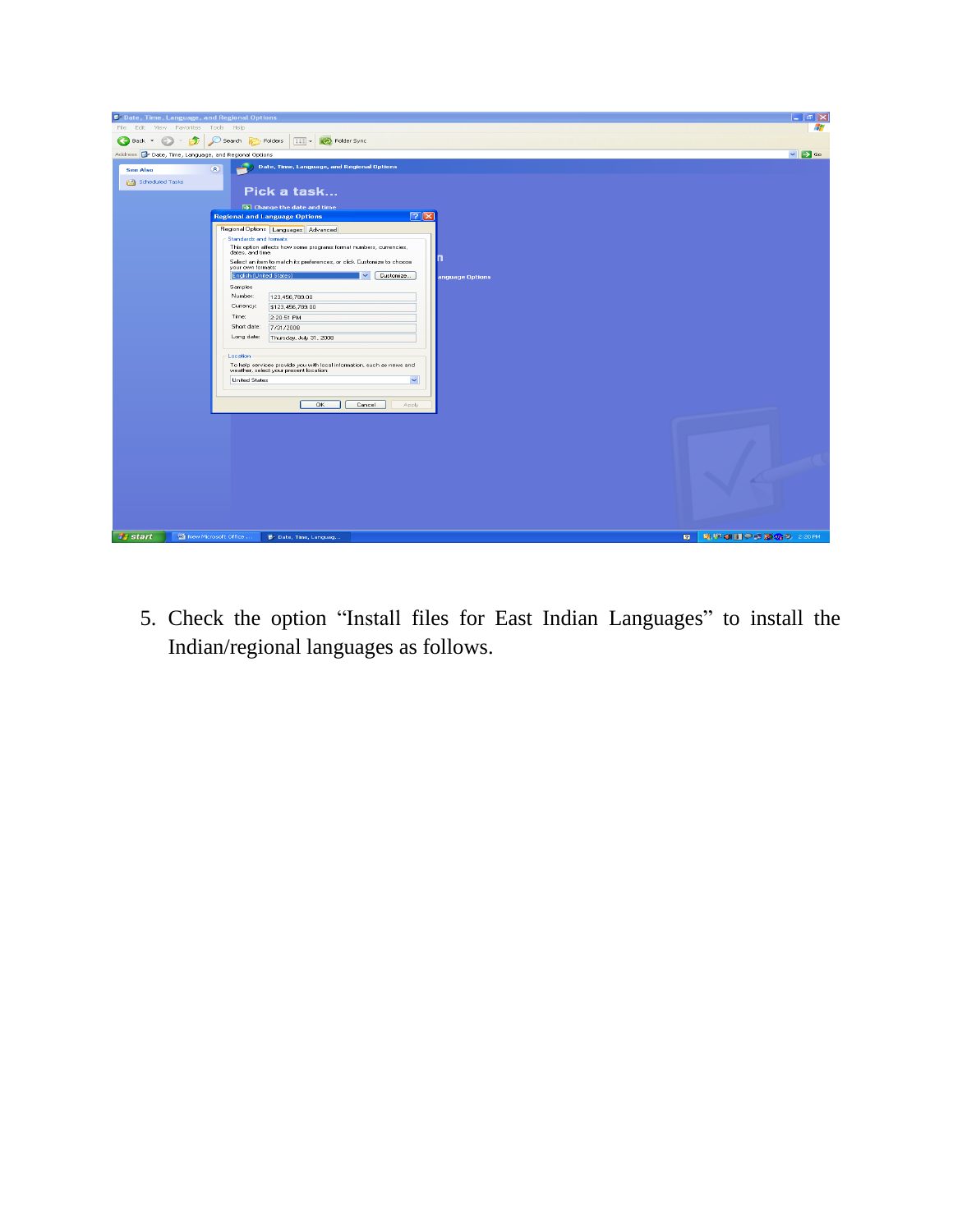

- 6. A message will appear that shows the memory needed to install the regional languages.
- 7. Click on OK button of this message box.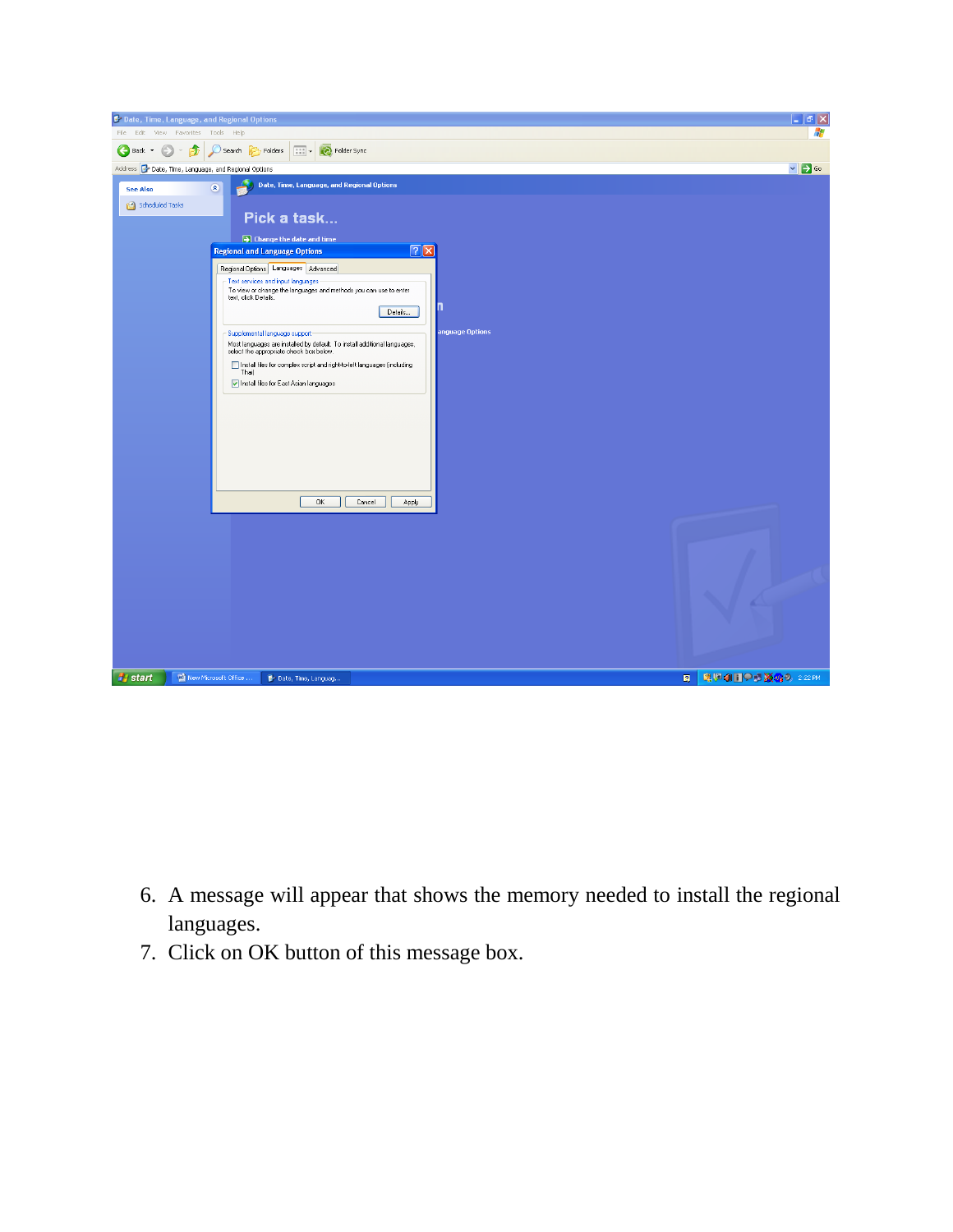

8. On pressing the *ok button* the installation of files are extracted in a temporary folder as shown below.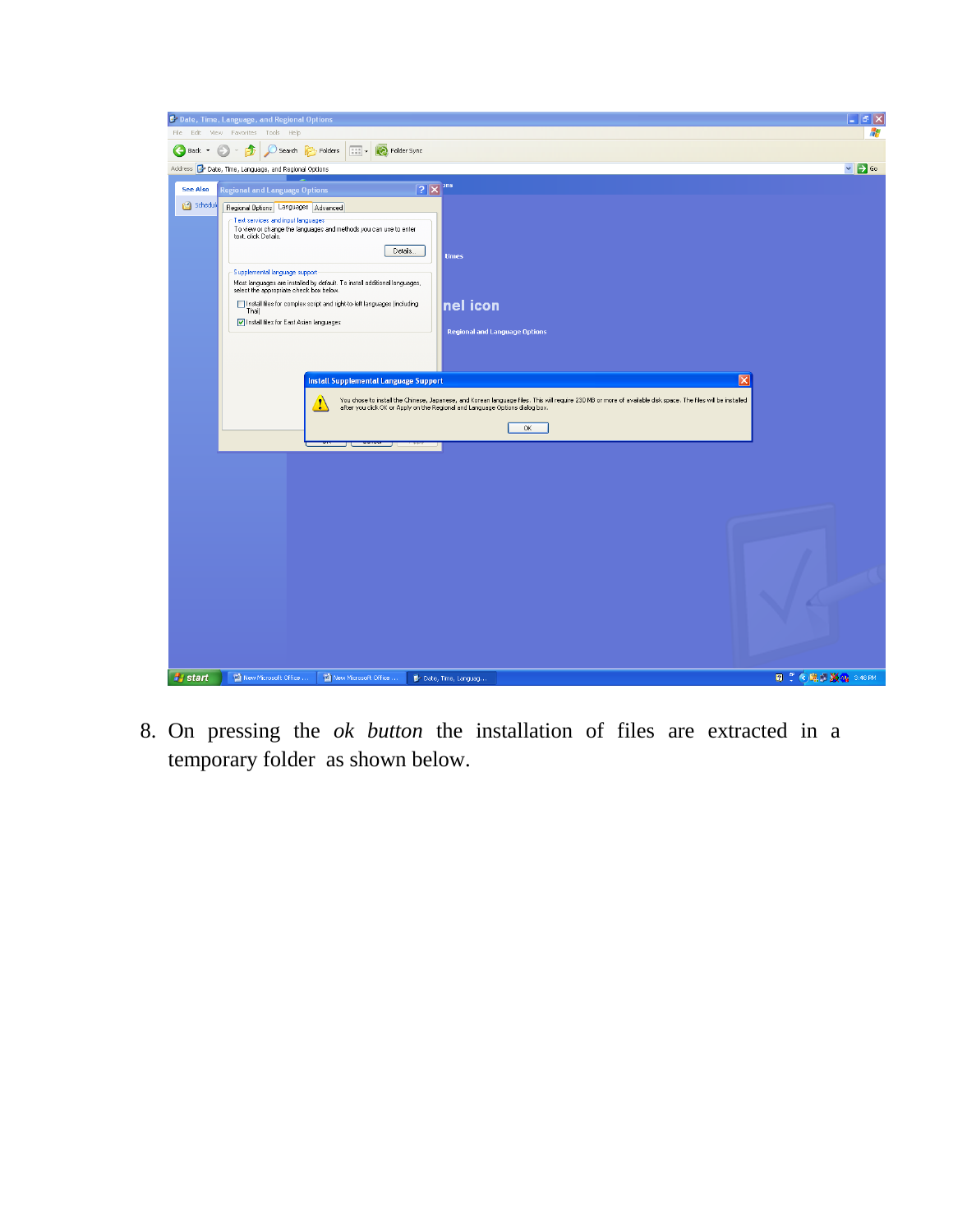

- 9. For Extra file to install the languages it ask for OS CD i.e. Windows XP Professional in our case.
- 10.Insert the XP installation CD.
- 11.It will automatically detect the path as shown below press ok, then regional languages are installed and a message is comes that languages are successfully installed.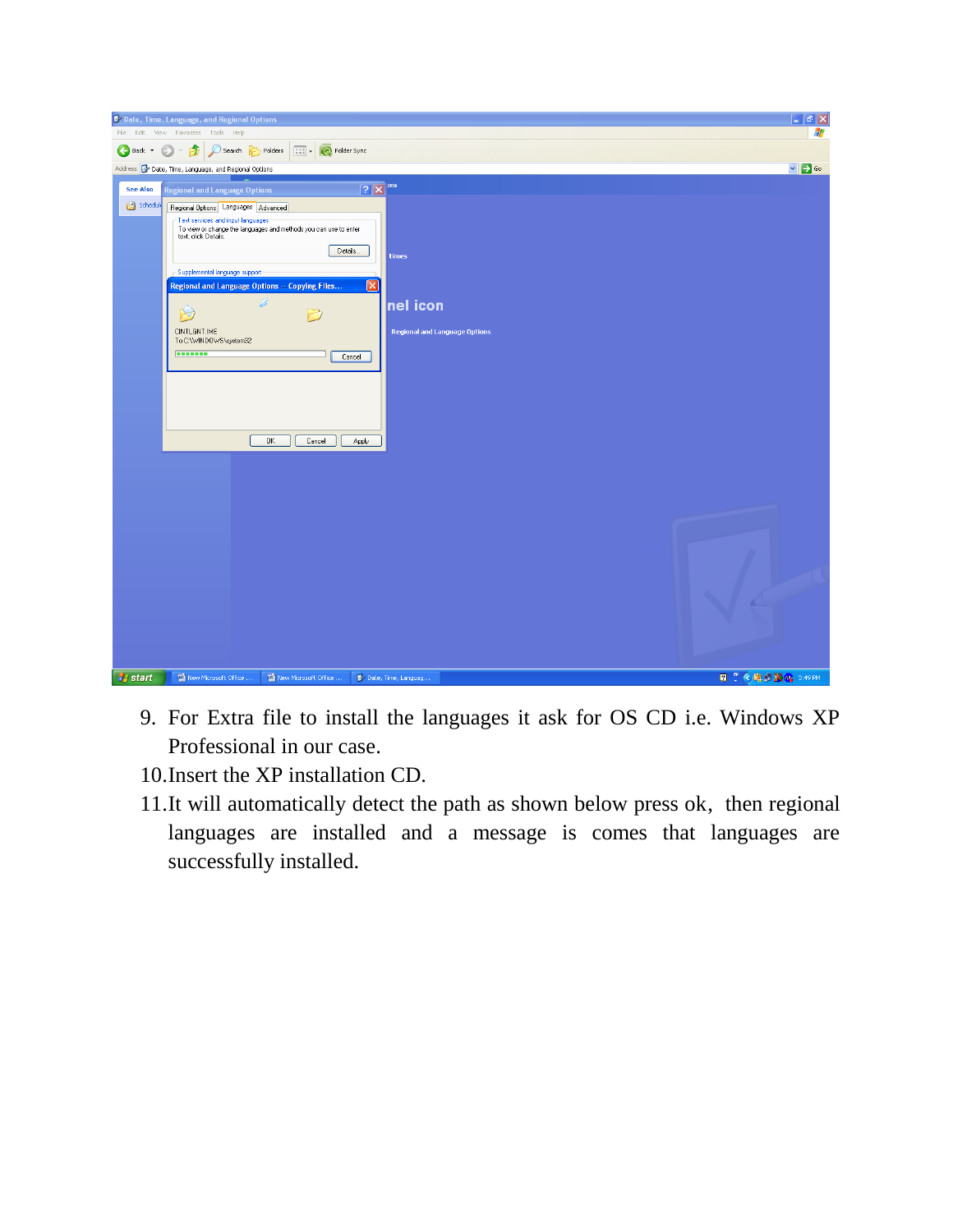

- 12.After the completion of installation of regional languages a regional language bar will appear on the right corner on the task bar as shown below.
- 13.In this language bar we can select the language what I wants to write.
- 14.Then keyboard is enabled to write the selected language.